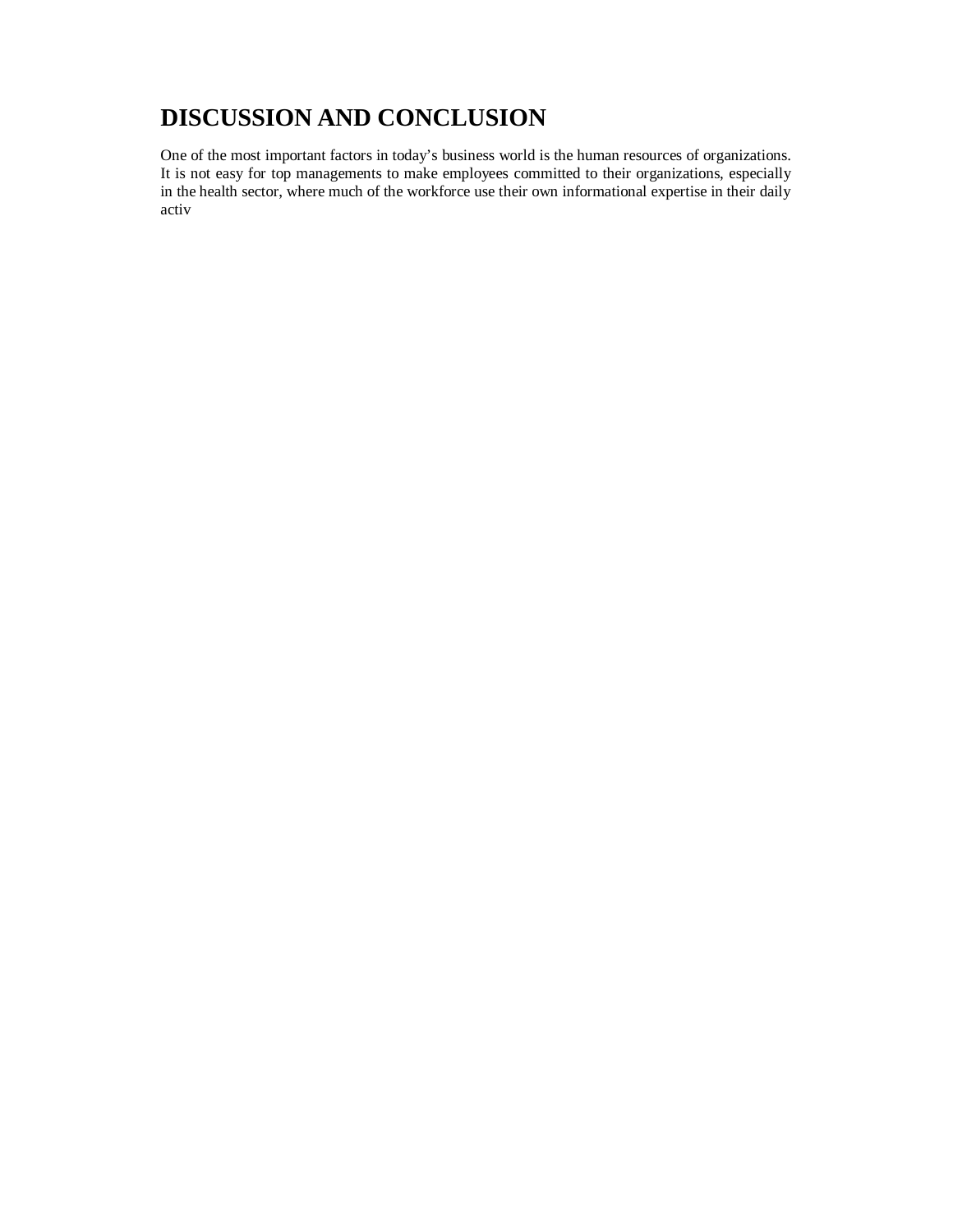## **Journal of Global Strategic Management | V. 4 | N. 2 | 2010-June | isma.info | 137-149 | DOI: 10.20460/JGSM.2010415831**

Another finding of this study is that when depersonalization increases affective commitment, normative commitment increases,too. Then, there is not a negative effect of depersonalization to the organizational commitment. In conclusion, although the personnel of medicine faculty hospital have depersonalization feelings, they keep their organizational commitments at high levels mainly because of their specific occupational characteristics.

In sum, this study revealed the relationship between burnout and organizational commitment. It is considered that quality issues, right service, efficiency, and effectiveness in the health sector make the issues of burnout and organizational commitment more important in today's organizational environment. In that respect, a future study is recommended to research these issues in another sector and groupings.

The results are consistent with the expectation that burnout leads to reduced organizational commitment. Although each of the three aspects of burnout were significantly correlated with organizational commitment, they did not all display a unique relationship with organizational commitment when entered into a multiple regression. The relationship between commitment and depersonalization appears to be redundant with that of the other two aspects of burnout. It may be, as suggested earlier, that the role of depersonalization is in mediating the development of reduced personal accomplishment, and thus it does not have an independent contribution to make to the level of commitment.

This study had several limitations. First, both samples were taken from the same hospital setting. Although this strengthens the comparative aspect of the design by ruling out organizational goals, structure, and other potential confounds, it also restricts the generalizability of these results. Second, the present analyses excluded other potential mediators of burnout, such as supervisory support, coworker support, job satisfaction, etc. Third, more integrated investigations of these two issues are warranted and further systematic research is needed to explore the dynamics of the interaction between these important constructs among various occupational groups. Even though this study has several limitations, it sheds a light to future research efforts. In the future conducting studies with larger sample sets will contribute to the literature. Especially including organizational behaviour matters -that may affect organizational commitment and burn out to the study may result in more effective results.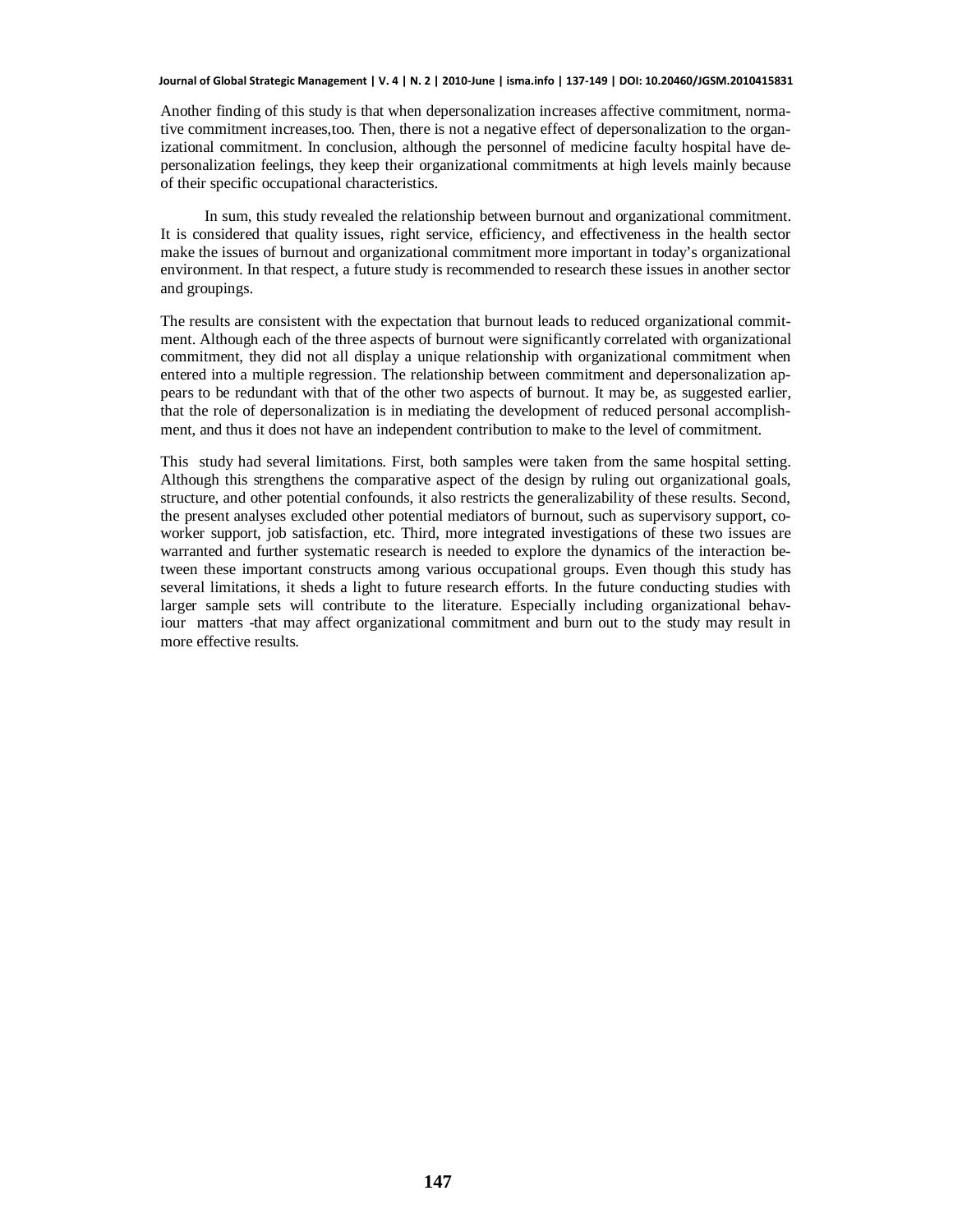## **REFERENCES**

Allen, N.J.; J. P. Meyer (1990). The Measurement and Antecedents of Affective, Continuance and Normative Commitment to the Organization, *Journal of Occupational Psychology*, 63(1), 1–18.

Aras, Z. (2006). *Birinci Basamak Sa÷OÕk KurumlarÕnda ÇalÕúan Hemúire ve Ebelerin Tükenmiúlik Durumlari*, [The Burnout Levels of Nurses and Midviwes], Marmara University Master's Thesis, İstanbul.

Ceylan, O. (2002). *Ödül Yönetiminin ÇalÕúanlarda øú Tatmini ve Örgütsel Ba÷OÕOÕk Yaratmadaki Rolü ve Bir Uygulama*, [The Effect of Reward Management on Job Satisfacition and Organizational Commitments of the Employees], Marmara University Master's Thesis, Istanbul.

Ciper, A. (2006). *Tükenmişlik Sendromunun Hizmet Kalitesine Etkisi ve Çağrı Merkezlerinde Uygulamasi*, [The Effect of Burnout Syndrome to Service Quality: A Study in Call Centers], Marmara University Master's Thesis, Istanbul.

Eren, E: Örgütsel Davranıs ve Yönetim Psikolojisi, Beta Yayınları, 2008 İstanbul.

Jackson, S.E.; Schwab, R.L. and Schuler, R.S. (1986). Toward an Understanding of the Burnout Phenomenon, *Journal of Applied Psychology*, Vol. 71, No.4, 630–40.

Maslach, C.; Jackson, S.E. (1981). The Measurment of Experienced Burnout, *Journal of Occupational Behavior*, Vol:2

Maslach C.; Jackson S.E. (1986). *MBI: Maslach Burnout Inventory*. Manual Research Edition. Palo Alto, CA, USA: University of California, Consulting Psychologists Pres.

Maslach C.; Jackson S.E. and Leiter M.P. (1996): *Maslach Burnout Inventory*. Manual 3rd Edition. Palo Alto, CA, USA: University of California, Consulting Psychologists Pres.

Maslach, C.; Jackson, S. E. (1984). Burnout in Organizational Settings, *Applied Social Psychology Annual*, 5, 133–153.

Maslach C.; Schaufeli WB. and Leiter MP. (2001). Job Burnout, *Annual Review Psychology*, 52, 397  $-422$ .

Meyer, J. P.; N. J. Allen (1991). A Three-component Conceptualization of Organizational Commitment, *Human Resource Management Review*, 1(1), 61–89.

Mowday, R. T.; Steers, R. M. and Porter, L. W. (1979). The Measurement of Organizational Commitment, *Journal of Vocational Behavior*, 14, 224–247.

Morris, J. H.; Sherman, J.D. (1981). Generalizability of an Organizational Commitment Model, *Academy of Management Journal*, 24, 512–526.

Ozyurt, Ali (2003): *østanbul Hekimlerinin øú Doyumu ve Tükenmiúlik Düzeyleri*, [The Job Satisfaction and Burnout Levels of Doctors in Istanbul], Marmara University Doctoral Thesis, Istanbul.

Sarikaya, P.. (2007). *Tükenmiúlik Sendromunda Kiúilik Özelliklerinden Denetim Oda÷Õøle øliúkisi ve Bir Uygulama*, [The relationship between Job Satisfaction and Burnout], Marmara University Master's Thesis, İstanbul.

Shimizu T.; Mizoue T.; Kubota S.; Mishima N. and Nagata S. (2003): Relationship Between Burnout and Communication Skill Training Among Japanese Hospital Nurses: A Pilot Study, *Journal of Occupational Health*, 45, 185–190.

Sucuoglu B, Kuloglu N. (1996). "Özürlü Cocuklarla Calısan Öğretmenlerde Tükenmişliğin Değerlendirilmesi, [The Evaluation of Burnout levels of Teachers Working with Disables], *Turkish Journal of Psychology*, Vol:10, 44–60.